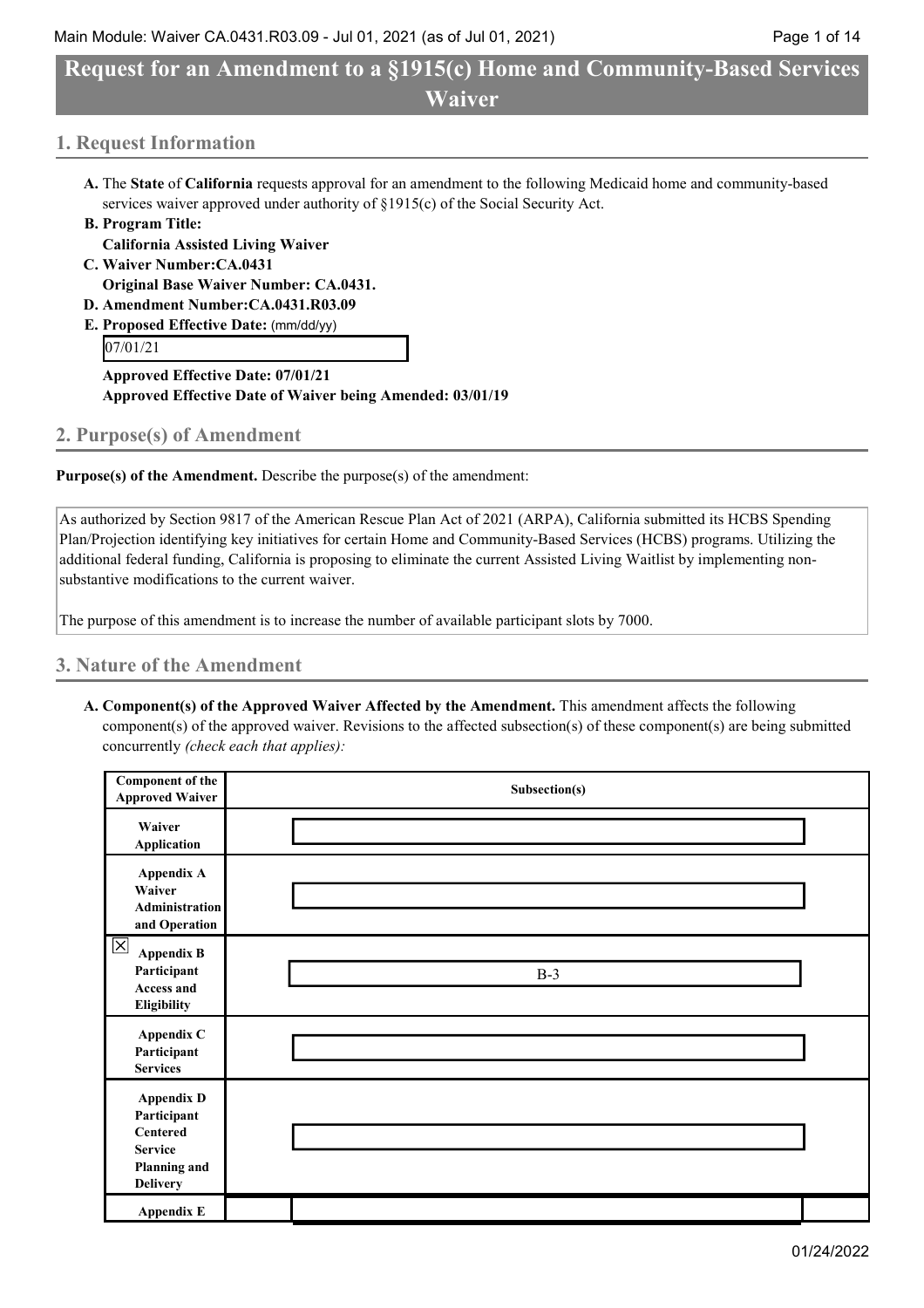| Component of the<br><b>Approved Waiver</b>                                      | Subsection(s) |  |
|---------------------------------------------------------------------------------|---------------|--|
| Participant<br><b>Direction of</b><br><b>Services</b>                           |               |  |
| <b>Appendix F</b><br>Participant<br><b>Rights</b>                               |               |  |
| <b>Appendix G</b><br>Participant<br><b>Safeguards</b>                           |               |  |
| <b>Appendix H</b>                                                               |               |  |
| <b>Appendix I</b><br><b>Financial</b><br>Accountability                         |               |  |
| $\times$<br><b>Appendix J</b><br><b>Cost-Neutrality</b><br><b>Demonstration</b> | $J-2$         |  |

**B. Nature of the Amendment.** Indicate the nature of the changes to the waiver that are proposed in the amendment *(check each that applies):*

**Modify target group(s)**

**Modify Medicaid eligibility**

**Add/delete services**

**Revise service specifications**

**Revise provider qualifications**

**Increase/decrease number of participants**

**Revise cost neutrality demonstration**

**Add participant-direction of services**

**Other**

Specify:

# **Application for a §1915(c) Home and Community-Based Services Waiver**

## **1. Request Information (1 of 3)**

- **A.** The **State** of **California** requests approval for a Medicaid home and community-based services (HCBS) waiver under the authority of §1915(c) of the Social Security Act (the Act).
- **B. Program Title** (*optional - this title will be used to locate this waiver in the finder*):

California Assisted Living Waiver

#### **C. Type of Request: amendment**

**Requested Approval Period:***(For new waivers requesting five year approval periods, the waiver must serve individuals who are dually eligible for Medicaid and Medicare.)*

**3 years 5 years**

**Original Base Waiver Number: CA.0431 Waiver Number:CA.0431.R03.09 Draft ID: CA.010.03.01**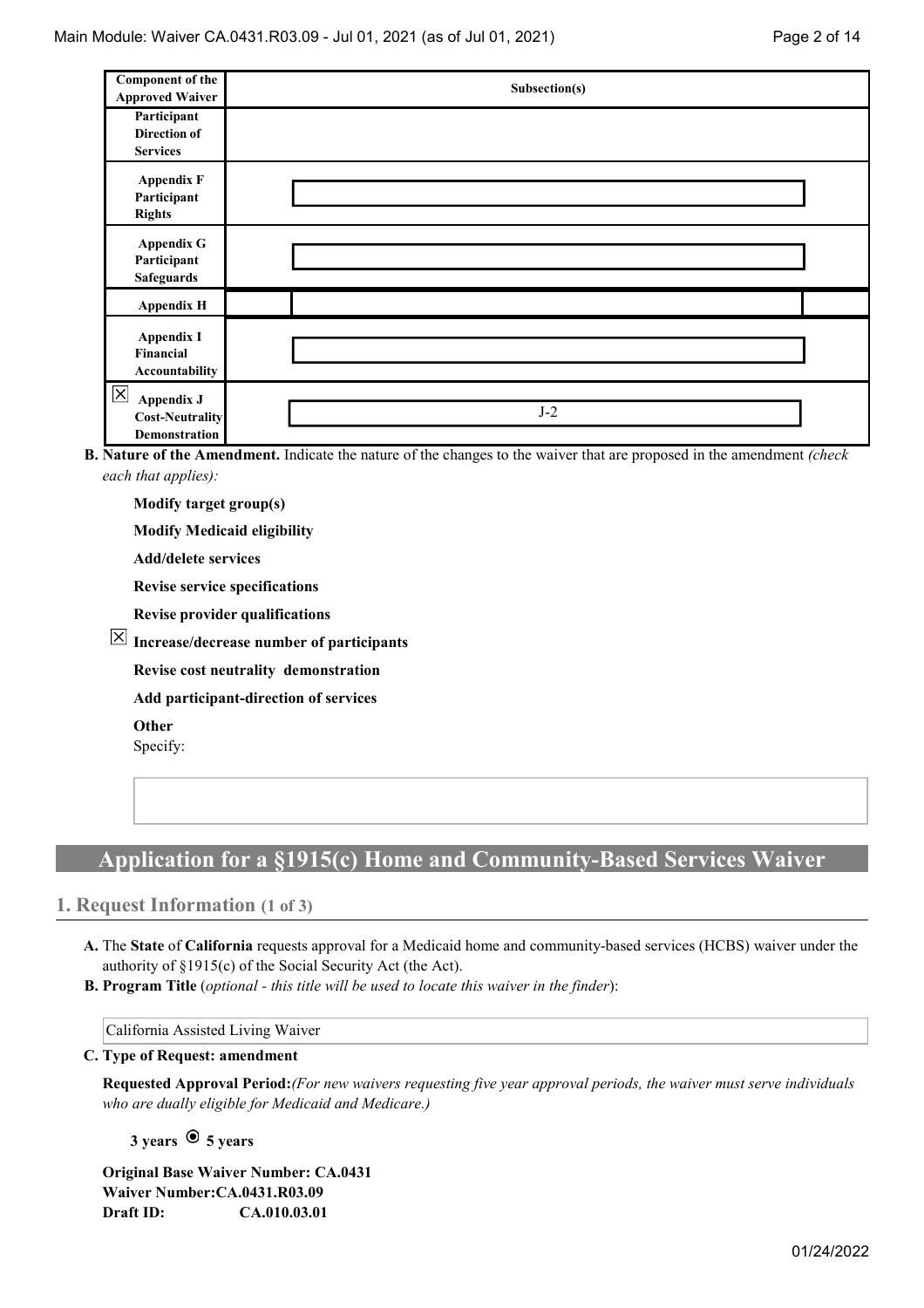**D. Type of Waiver** *(select only one):* Regular Waiver

**E. Proposed Effective Date of Waiver being Amended: 03/01/19 Approved Effective Date of Waiver being Amended: 03/01/19**

#### **PRA Disclosure Statement**

The purpose of this application is for states to request a Medicaid Section 1915(c) home and community-based services (HCBS) waiver. Section 1915(c) of the Social Security Act authorizes the Secretary of Health and Human Services to waive certain specific Medicaid statutory requirements so that a state may voluntarily offer HCBS to state-specified target group(s) of Medicaid beneficiaries who need a level of institutional care that is provided under the Medicaid state plan. Under the Privacy Act of 1974 any personally identifying information obtained will be kept private to the extent of the law.

According to the Paperwork Reduction Act of 1995, no persons are required to respond to a collection of information unless it displays a valid OMB control number. The valid OMB control number for this information collection is 0938-0449 (Expires: December 31, 2023). The time required to complete this information collection is estimated to average 160 hours per response for a new waiver application and 75 hours per response for a renewal application, including the time to review instructions, search existing data resources, gather the data needed, and complete and review the information collection. If you have comments concerning the accuracy of the time estimate(s) or suggestions for improving this form, please write to: CMS, 7500 Security Boulevard, Attn: PRA Reports Clearance Officer, Mail Stop C4-26-05, Baltimore, Maryland 21244-1850.

## **1. Request Information (2 of 3)**

**F. Level(s) of Care**. This waiver is requested in order to provide home and community-based waiver services to individuals who, but for the provision of such services, would require the following level(s) of care, the costs of which would be reimbursed under the approved Medicaid state plan (*check each that applies*):

#### **Hospital**

Select applicable level of care

#### **Hospital as defined in 42 CFR §440.10**

If applicable, specify whether the state additionally limits the waiver to subcategories of the hospital level of care:

#### **Inpatient psychiatric facility for individuals age 21 and under as provided in42 CFR §440.160**

# **Nursing Facility**

Select applicable level of care

#### **Nursing Facility as defined in 42 CFR ??440.40 and 42 CFR ??440.155**

If applicable, specify whether the state additionally limits the waiver to subcategories of the nursing facility level of care:

**Institution for Mental Disease for persons with mental illnesses aged 65 and older as provided in 42 CFR §440.140**

## **Intermediate Care Facility for Individuals with Intellectual Disabilities (ICF/IID) (as defined in 42 CFR §440.150)**

If applicable, specify whether the state additionally limits the waiver to subcategories of the ICF/IID level of care: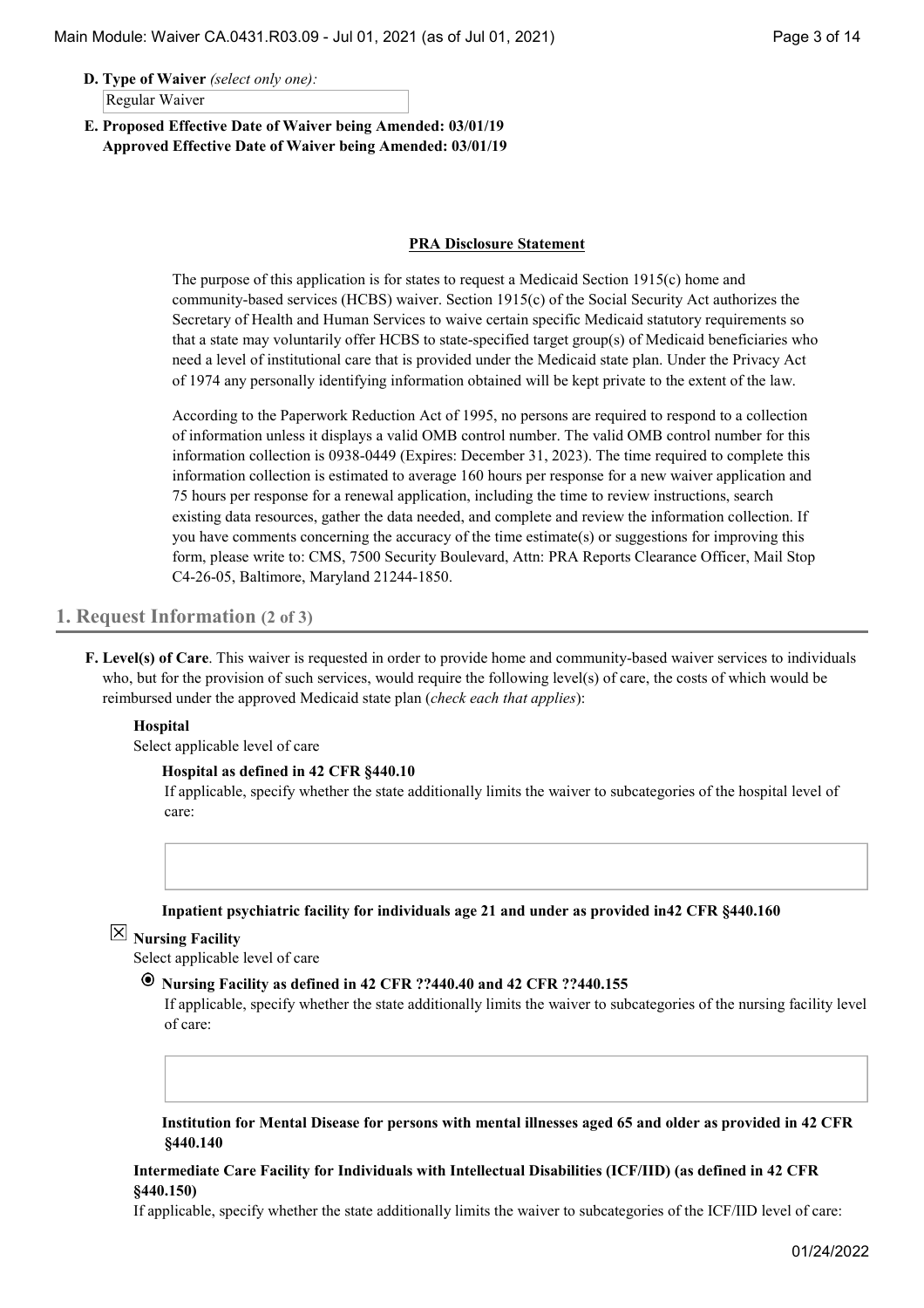### **1. Request Information (3 of 3)**

**G. Concurrent Operation with Other Programs.** This waiver operates concurrently with another program (or programs) approved under the following authorities

Select one:

### **Not applicable**

#### **Applicable**

Check the applicable authority or authorities:

**Services furnished under the provisions of §1915(a)(1)(a) of the Act and described in Appendix I**

#### **Waiver(s) authorized under §1915(b) of the Act.**

Specify the §1915(b) waiver program and indicate whether a §1915(b) waiver application has been submitted or previously approved:

**Specify the §1915(b) authorities under which this program operates** *(check each that applies):*

**§1915(b)(1) (mandated enrollment to managed care)**

**§1915(b)(2) (central broker)**

**§1915(b)(3) (employ cost savings to furnish additional services)**

**§1915(b)(4) (selective contracting/limit number of providers)**

#### **A program operated under §1932(a) of the Act.**

Specify the nature of the state plan benefit and indicate whether the state plan amendment has been submitted or previously approved:

**A program authorized under §1915(i) of the Act.**

**A program authorized under §1915(j) of the Act.**

**A program authorized under §1115 of the Act.**

*Specify the program:*

#### **H. Dual Eligiblity for Medicaid and Medicare.**

Check if applicable:

**This waiver provides services for individuals who are eligible for both Medicare and Medicaid.**

## **2. Brief Waiver Description**

**Brief Waiver Description.** *In one page or less*, briefly describe the purpose of the waiver, including its goals, objectives, organizational structure (e.g., the roles of state, local and other entities), and service delivery methods.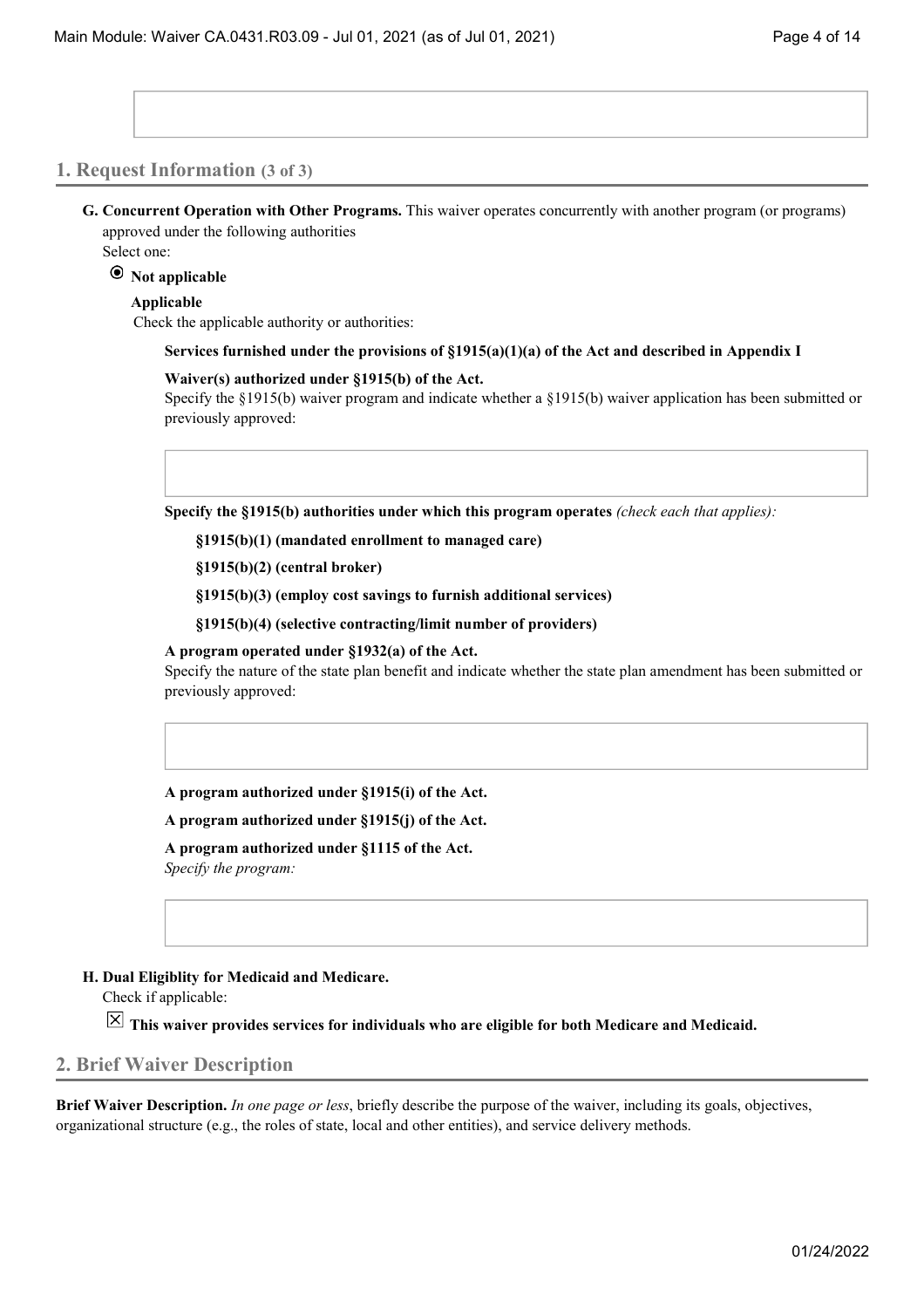The Assisted Living Waiver (ALW) offers Medi-Cal eligible beneficiaries the choice of residing in an assisted living setting as an alternative to long-term placement in a nursing facility. The goal of the ALW is to facilitate nursing facility transition back into a homelike and community setting or prevent skilled nursing admissions for beneficiaries with an imminent need for nursing facility placement.

Assisted Living services from Tier one to five are provided to eligible participants who live in Residential Care Facilities for the Elderly(RCFE), Adult Residential Facilities (ARFs) or Public Subsidized Housing (PSH) sites. Services are delivered by either the RCF staff or licensed Home Health Agency staff based on the participant's choice of residential setting.

Tier Five was added in an amendment just prior to this renewal. Tier Five is a community residential option for participants who have physical and mental disabilities that make being in other facilities, such as skilled nursing facilities, or in Tiers one through four of the ALW, inappropriate. Participants eligible for Tier Five services will require Nursing Facility Level of Care but will also exhibit severe mental/cognitive disabilities as a result of a traumatic brain injury. They will also have demonstrated one or more failed placements in the past.

Residential Habilitation is available to all tiers, requires prior approval from DHCS Nurse Evaluators and provides for additional, appropriate staff to assist in acquiring, retaining and improving the self-help, socialization and adaptive skills as needed by the participant. This may be one-to-one or some other ratio of staff-to-participant depending on need.

Augmented Plan of Care Development and Follow-up is available to tiers 4 and 5, requires prior approval from DHCS Nurse Evaluators and provides for additional, appropriate staff to have an increased level of contact with the participant. Documentation of this increased level of contact is required to be maintained in the participant's case file. The service is comprised of two parts:

• A behavior assessment or systematic assessment of a participant's behavior that includes a description of their functional and dysfunctional behaviors, the circumstances under which identified behaviors are exhibited and the factors that should be taken into account when developing a programmatic response to the behavior(s). This assessment is followed by the development of a written behavior plan; training personnel to implement the behavior plan; monitoring the effectiveness of the behavior plan; and modifying the plan as necessary. The written behavior plan shall identify those participants who need more structured approaches to address challenging behaviors (such as Residential Habilitation Services).

• Those care coordination activities described under "Care Coordination" plus additional assessment and determination of possible mental health and psychiatric service needs of the participant, including the prescription and management of psychiatric medications. The Care Coordination Agencies (CCA) shall work closely with the County Mental Health plans to coordinate mental health services and ongoing medication management. The increased level of contact with the participant and coordination with County Mental Health is expected to require approximately twice the contact and assistance as persons who receive the routine Care Coordination services.

Every waiver participant receives Care Coordination from an independent CCA. A Registered Nurse (RN) with the CCA administers a semiannual (every six months) assessment for level of care determination. The CCA develops the Individualized Service Plan (ISP) to identify the participant's needs and the methodology to meet those needs. The assisted living provider is either the RCFE, ARF or a Home Health Agency (HHA) in the PSH setting. The assisted living provider is responsible for meeting the needs of the participant, including Activities of Daily Living (ADLs) Instrumental ADLs (IADLs), meals, transportation, medication administration and skilled nursing as needed. The RCFE/ARFs are licensed and regulated by the California Department of Social Services, Community Care Licensing (CCL) Division. The HHA renders assisted living services in the PSH setting. The HHA is responsible for meeting the needs of the participant analogous to the RCFE/ARF. Meal preparation may be provided individually in each participant's apartment, or in a common dining area depending on the availability of common space at the PSH site. The HHAs are licensed and regulated by the California Department of Public Health, Licensing and Certification Division (L&C).

# **3. Components of the Waiver Request**

**The waiver application consists of the following components.** *Note: Item 3-E must be completed.*

- **A. Waiver Administration and Operation. Appendix A** specifies the administrative and operational structure of this waiver.
- **B. Participant Access and Eligibility. Appendix B** specifies the target group(s) of individuals who are served in this waiver,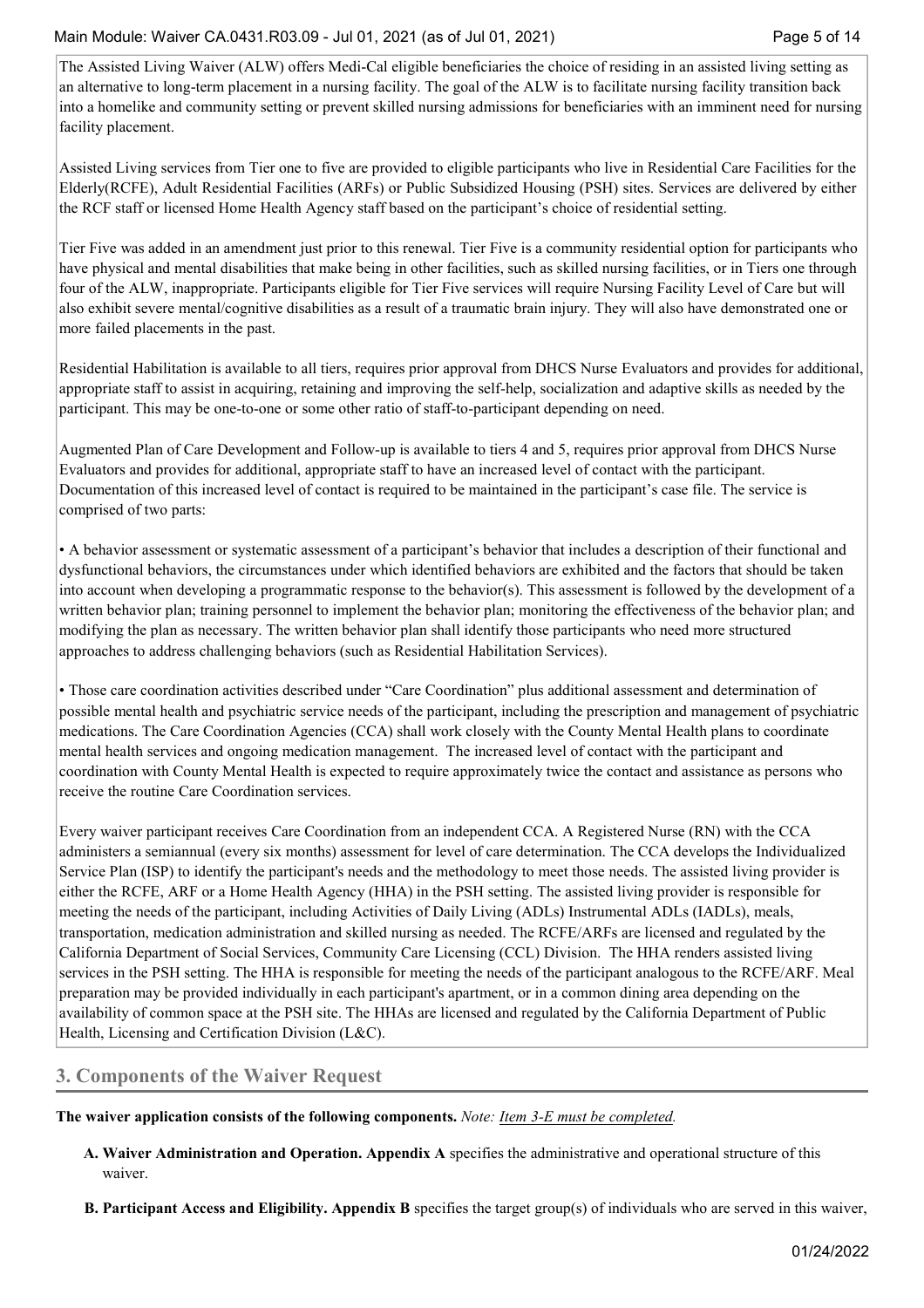the number of participants that the state expects to serve during each year that the waiver is in effect, applicable Medicaid eligibility and post-eligibility (if applicable) requirements, and procedures for the evaluation and reevaluation of level of care.

- **C. Participant Services. Appendix C** specifies the home and community-based waiver services that are furnished through the waiver, including applicable limitations on such services.
- **D. Participant-Centered Service Planning and Delivery. Appendix D** specifies the procedures and methods that the state uses to develop, implement and monitor the participant-centered service plan (of care).
- **E. Participant-Direction of Services.** When the state provides for participant direction of services, **Appendix E** specifies the participant direction opportunities that are offered in the waiver and the supports that are available to participants who direct their services. (*Select one*):

**Yes. This waiver provides participant direction opportunities.** *Appendix E is required.*

**No. This waiver does not provide participant direction opportunities.** *Appendix E is not required.*

- **F. Participant Rights. Appendix F** specifies how the state informs participants of their Medicaid Fair Hearing rights and other procedures to address participant grievances and complaints.
- **G. Participant Safeguards. Appendix G** describes the safeguards that the state has established to assure the health and welfare of waiver participants in specified areas.
- **H. Quality Improvement Strategy. Appendix H** contains the Quality Improvement Strategy for this waiver.
- **I. Financial Accountability. Appendix I** describes the methods by which the state makes payments for waiver services, ensures the integrity of these payments, and complies with applicable federal requirements concerning payments and federal financial participation.
- **J. Cost-Neutrality Demonstration. Appendix J** contains the state's demonstration that the waiver is cost-neutral.

## **4. Waiver(s) Requested**

- **A. Comparability.** The state requests a waiver of the requirements contained in §1902(a)(10)(B) of the Act in order to provide the services specified in **Appendix C** that are not otherwise available under the approved Medicaid state plan to individuals who: (a) require the level(s) of care specified in Item 1.F and (b) meet the target group criteria specified in **Appendix B**.
- **B. Income and Resources for the Medically Needy.** Indicate whether the state requests a waiver of §1902(a)(10)(C)(i)(III) of the Act in order to use institutional income and resource rules for the medically needy *(select one)*:

**Not Applicable**

**No**

**Yes**

**C. Statewideness.** Indicate whether the state requests a waiver of the statewideness requirements in §1902(a)(1) of the Act *(select one)*:

**No**

**Yes**

If yes, specify the waiver of statewideness that is requested *(check each that applies)*:

 $\vert\mathbf{X}\vert$  Geographic Limitation. A waiver of statewideness is requested in order to furnish services under this waiver only to individuals who reside in the following geographic areas or political subdivisions of the state. *Specify the areas to which this waiver applies and, as applicable, the phase-in schedule of the waiver by geographic area:*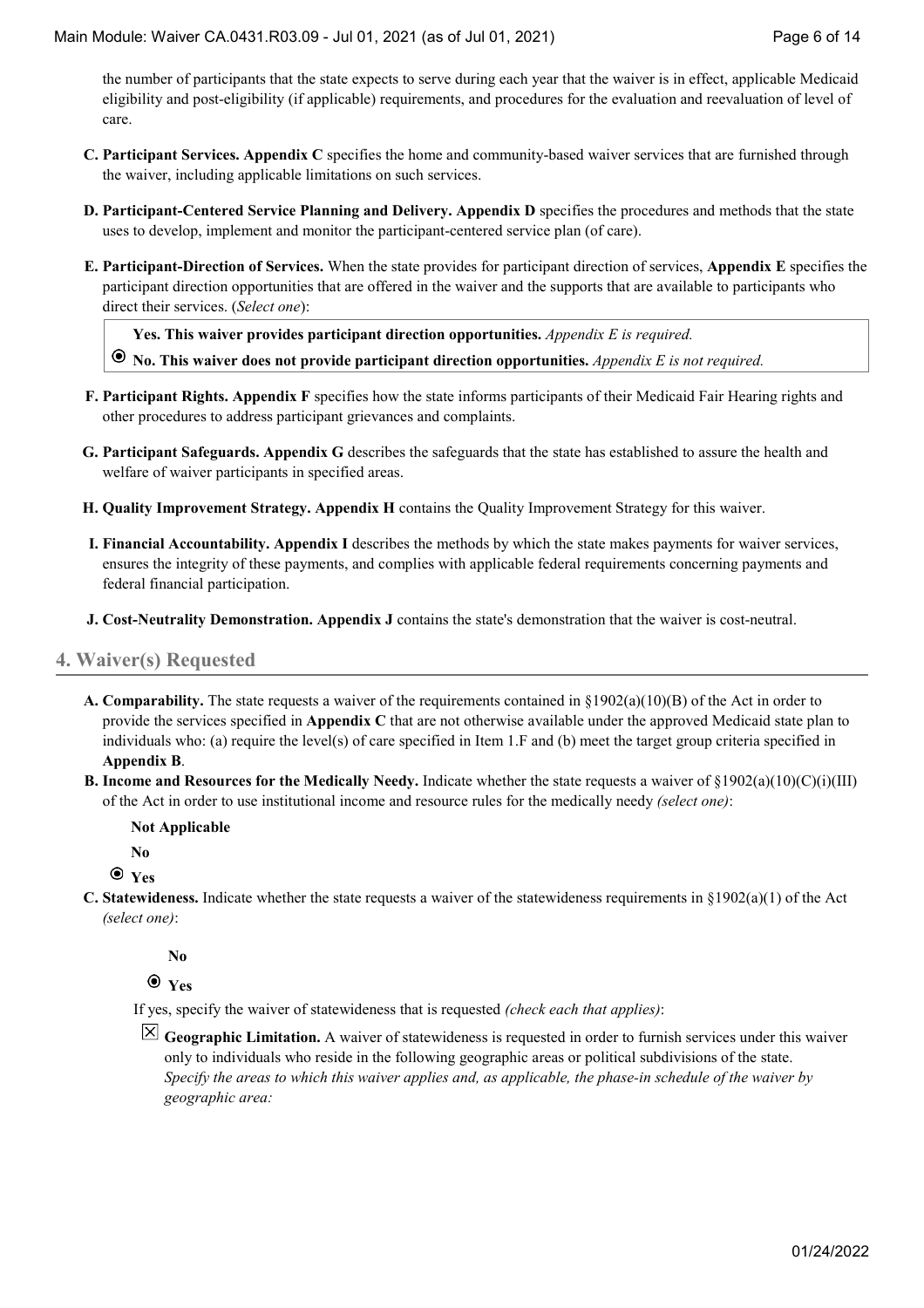The ALW is currently implemented in the following counties: Alameda, Contra Costa, Fresno, Kern, Los Angeles, Orange, Riverside, Sacramento, San Bernardino, San Diego, San Joaquin, San Mateo, Santa Clara, Sonoma and San Francisco Counties.

Additional Counties may be added in the future through an Amendment to this waiver.

**Limited Implementation of Participant-Direction.** A waiver of statewideness is requested in order to make *participant-direction of services* as specified in **Appendix E** available only to individuals who reside in the following geographic areas or political subdivisions of the state. Participants who reside in these areas may elect to direct their services as provided by the state or receive comparable services through the service delivery methods that are in effect elsewhere in the state.

*Specify the areas of the state affected by this waiver and, as applicable, the phase-in schedule of the waiver by geographic area:*

# **5. Assurances**

**In accordance with 42 CFR §441.302, the state provides the following assurances to CMS:**

- **A. Health & Welfare:** The state assures that necessary safeguards have been taken to protect the health and welfare of persons receiving services under this waiver. These safeguards include:
	- **1.** As specified in **Appendix C**, adequate standards for all types of providers that provide services under this waiver;
	- **2.** Assurance that the standards of any state licensure or certification requirements specified in **Appendix C** are met for services or for individuals furnishing services that are provided under the waiver. The state assures that these requirements are met on the date that the services are furnished; and,
	- **3.** Assurance that all facilities subject to §1616(e) of the Act where home and community-based waiver services are provided comply with the applicable state standards for board and care facilities as specified in **Appendix C**.
- **B. Financial Accountability.** The state assures financial accountability for funds expended for home and community-based services and maintains and makes available to the Department of Health and Human Services (including the Office of the Inspector General), the Comptroller General, or other designees, appropriate financial records documenting the cost of services provided under the waiver. Methods of financial accountability are specified in **Appendix I**.
- **C. Evaluation of Need:** The state assures that it provides for an initial evaluation (and periodic reevaluations, at least annually) of the need for a level of care specified for this waiver, when there is a reasonable indication that an individual might need such services in the near future (one month or less) but for the receipt of home and community-based services under this waiver. The procedures for evaluation and reevaluation of level of care are specified in **Appendix B**.
- **D. Choice of Alternatives:** The state assures that when an individual is determined to be likely to require the level of care specified for this waiver and is in a target group specified in **Appendix B**, the individual (or, legal representative, if applicable) is:
	- **1.** Informed of any feasible alternatives under the waiver; and,
	- **2.** Given the choice of either institutional or home and community-based waiver services. **Appendix B** specifies the procedures that the state employs to ensure that individuals are informed of feasible alternatives under the waiver and given the choice of institutional or home and community-based waiver services.
- **E. Average Per Capita Expenditures:** The state assures that, for any year that the waiver is in effect, the average per capita expenditures under the waiver will not exceed 100 percent of the average per capita expenditures that would have been made under the Medicaid state plan for the level(s) of care specified for this waiver had the waiver not been granted. Costneutrality is demonstrated in **Appendix J**.
- **F. Actual Total Expenditures:** The state assures that the actual total expenditures for home and community-based waiver and other Medicaid services and its claim for FFP in expenditures for the services provided to individuals under the waiver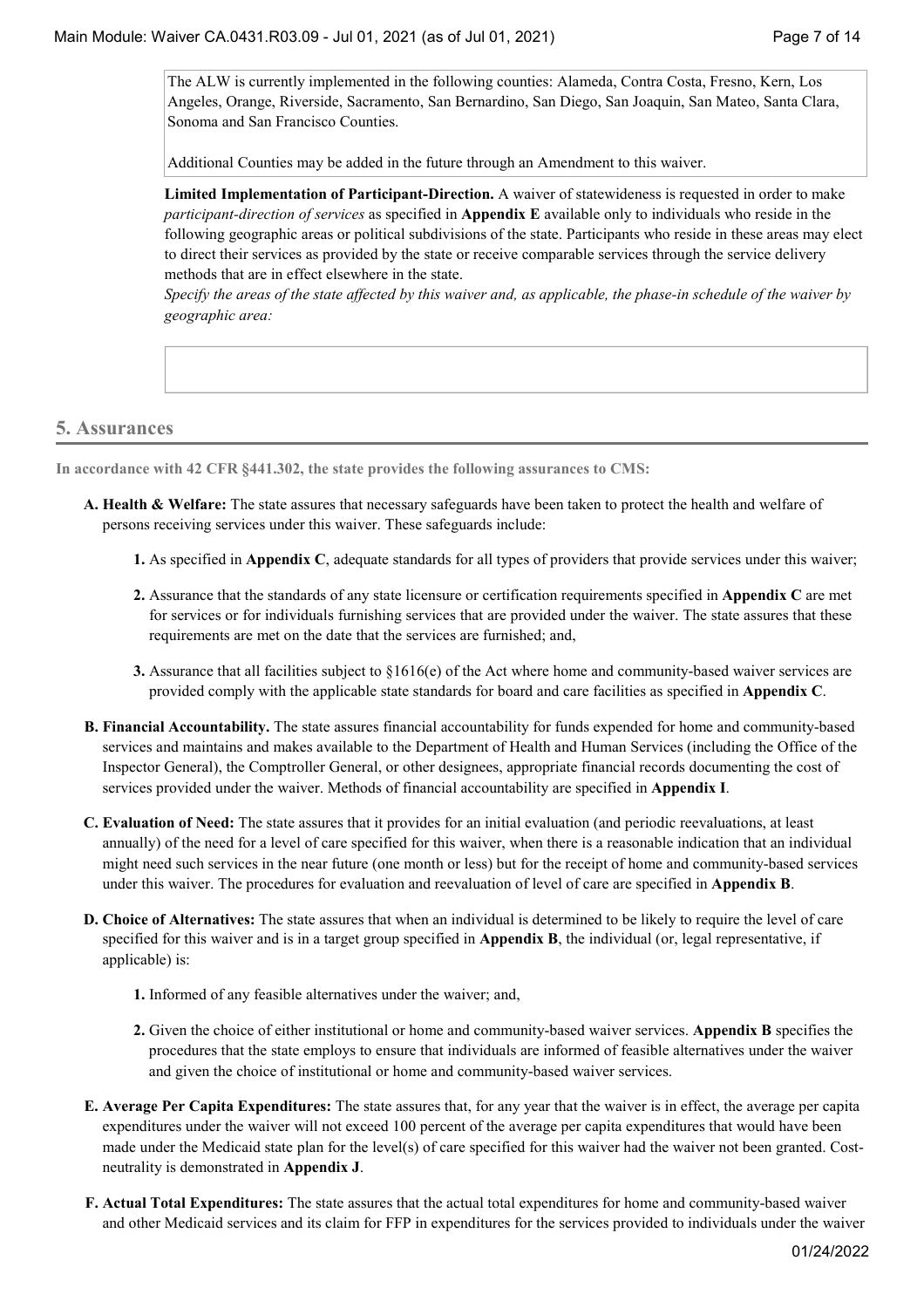will not, in any year of the waiver period, exceed 100 percent of the amount that would be incurred in the absence of the waiver by the state's Medicaid program for these individuals in the institutional setting(s) specified for this waiver.

- **G. Institutionalization Absent Waiver:** The state assures that, absent the waiver, individuals served in the waiver would receive the appropriate type of Medicaid-funded institutional care for the level of care specified for this waiver.
- **H. Reporting:** The state assures that annually it will provide CMS with information concerning the impact of the waiver on the type, amount and cost of services provided under the Medicaid state plan and on the health and welfare of waiver participants. This information will be consistent with a data collection plan designed by CMS.
- **I. Habilitation Services.** The state assures that prevocational, educational, or supported employment services, or a combination of these services, if provided as habilitation services under the waiver are: (1) not otherwise available to the individual through a local educational agency under the Individuals with Disabilities Education Act (IDEA) or the Rehabilitation Act of 1973; and, (2) furnished as part of expanded habilitation services.
- **J. Services for Individuals with Chronic Mental Illness.** The state assures that federal financial participation (FFP) will not be claimed in expenditures for waiver services including, but not limited to, day treatment or partial hospitalization, psychosocial rehabilitation services, and clinic services provided as home and community-based services to individuals with chronic mental illnesses if these individuals, in the absence of a waiver, would be placed in an IMD and are: (1) age 22 to 64; (2) age 65 and older and the state has not included the optional Medicaid benefit cited in 42 CFR §440.140; or (3) age 21 and under and the state has not included the optional Medicaid benefit cited in 42 CFR § 440.160.

## **6. Additional Requirements**

*Note: Item 6-I must be completed.*

- **A. Service Plan**. In accordance with 42 CFR §441.301(b)(1)(i), a participant-centered service plan (of care) is developed for each participant employing the procedures specified in **Appendix D**. All waiver services are furnished pursuant to the service plan. The service plan describes: (a) the waiver services that are furnished to the participant, their projected frequency and the type of provider that furnishes each service and (b) the other services (regardless of funding source, including state plan services) and informal supports that complement waiver services in meeting the needs of the participant. The service plan is subject to the approval of the Medicaid agency. Federal financial participation (FFP) is not claimed for waiver services furnished prior to the development of the service plan or for services that are not included in the service plan.
- **B.** Inpatients. In accordance with 42 CFR §441.301(b)(1)(ii), waiver services are not furnished to individuals who are inpatients of a hospital, nursing facility or ICF/IID.
- **C. Room and Board**. In accordance with 42 CFR §441.310(a)(2), FFP is not claimed for the cost of room and board except when: (a) provided as part of respite services in a facility approved by the state that is not a private residence or (b) claimed as a portion of the rent and food that may be reasonably attributed to an unrelated caregiver who resides in the same household as the participant, as provided in **Appendix I**.
- **D. Access to Services**. The state does not limit or restrict participant access to waiver services except as provided in **Appendix C**.
- **E. Free Choice of Provider**. In accordance with 42 CFR §431.151, a participant may select any willing and qualified provider to furnish waiver services included in the service plan unless the state has received approval to limit the number of providers under the provisions of §1915(b) or another provision of the Act.
- **F. FFP Limitation**. In accordance with 42 CFR §433 Subpart D, FFP is not claimed for services when another third-party (e.g., another third party health insurer or other federal or state program) is legally liable and responsible for the provision and payment of the service. FFP also may not be claimed for services that are available without charge, or as free care to the community. Services will not be considered to be without charge, or free care, when (1) the provider establishes a fee schedule for each service available and (2) collects insurance information from all those served (Medicaid, and non-Medicaid), and bills other legally liable third party insurers. Alternatively, if a provider certifies that a particular legally liable third party insurer does not pay for the service(s), the provider may not generate further bills for that insurer for that annual period.
- **G. Fair Hearing:** The state provides the opportunity to request a Fair Hearing under 42 CFR §431 Subpart E, to individuals: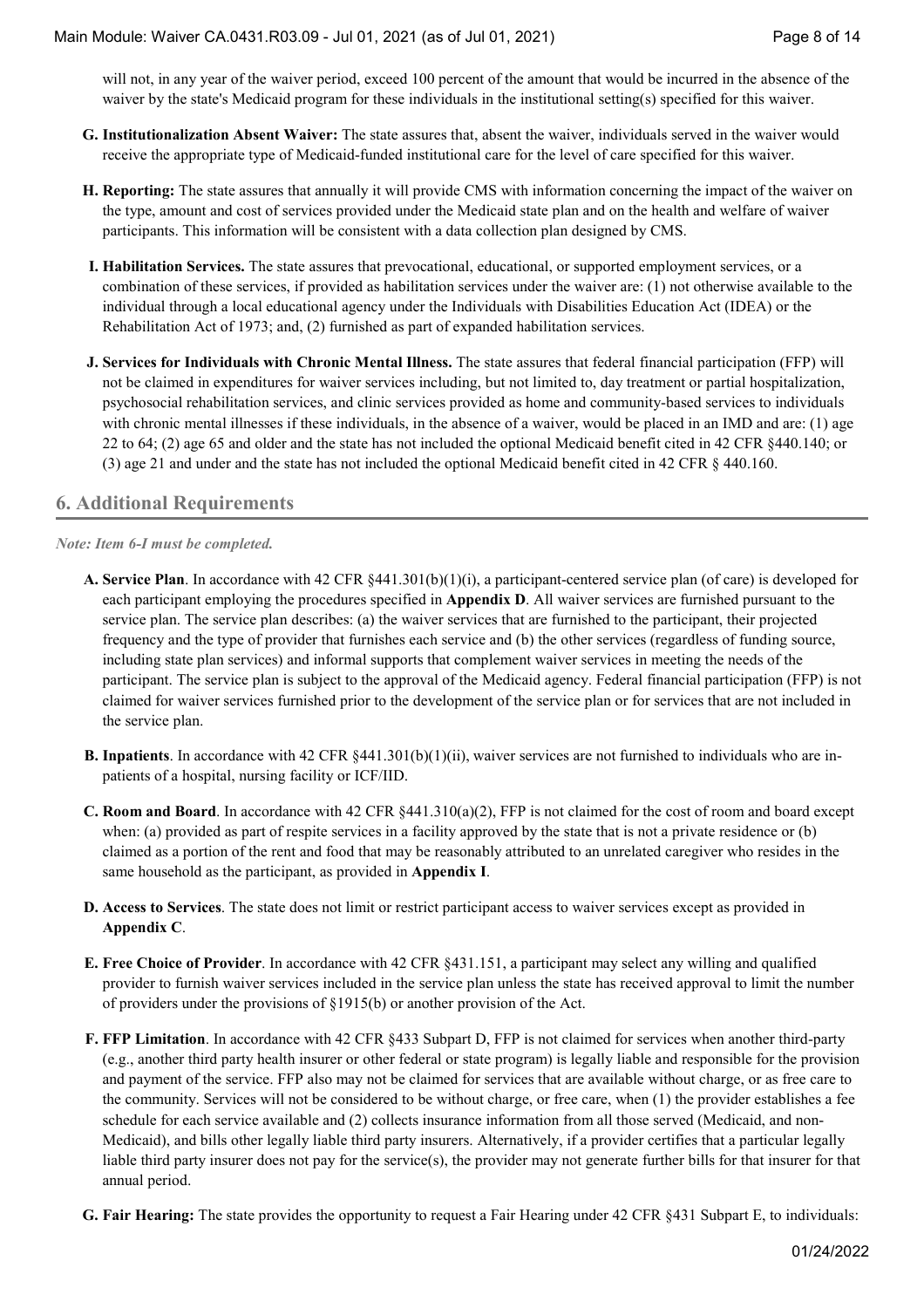(a) who are not given the choice of home and community-based waiver services as an alternative to institutional level of care specified for this waiver; (b) who are denied the service(s) of their choice or the provider(s) of their choice; or (c) whose services are denied, suspended, reduced or terminated. **Appendix F** specifies the state's procedures to provide individuals the opportunity to request a Fair Hearing, including providing notice of action as required in 42 CFR §431.210.

- **H. Quality Improvement**. The state operates a formal, comprehensive system to ensure that the waiver meets the assurances and other requirements contained in this application. Through an ongoing process of discovery, remediation and improvement, the state assures the health and welfare of participants by monitoring: (a) level of care determinations; (b) individual plans and services delivery; (c) provider qualifications; (d) participant health and welfare; (e) financial oversight and (f) administrative oversight of the waiver. The state further assures that all problems identified through its discovery processes are addressed in an appropriate and timely manner, consistent with the severity and nature of the problem. During the period that the waiver is in effect, the state will implement the Quality Improvement Strategy specified in **Appendix H**.
- **I. Public Input.** Describe how the state secures public input into the development of the waiver: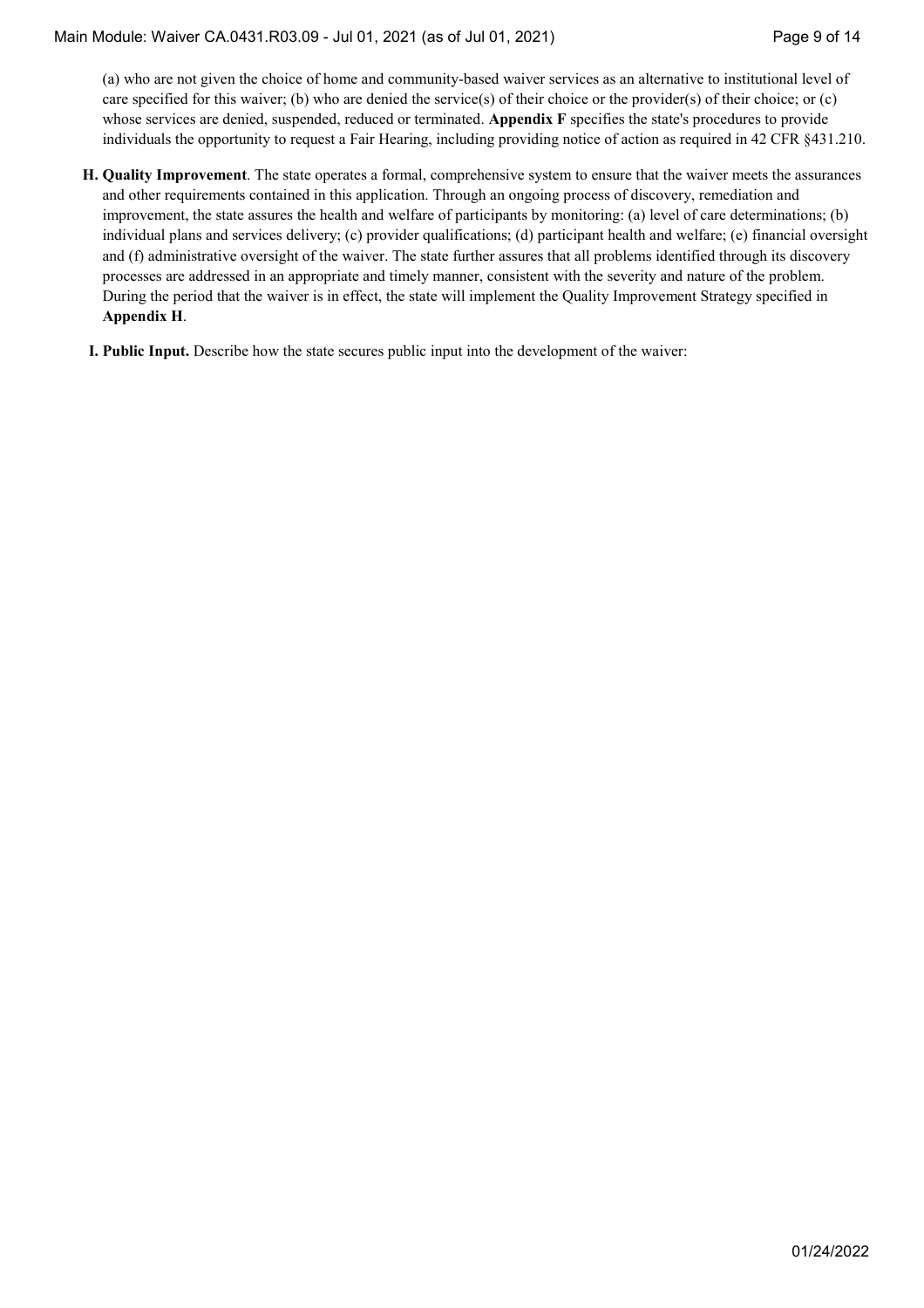DHCS held stakeholder meetings on May 11, 2018 in Sacramento, California and May 22, 2018 in Los Angeles, California. The purpose of these meetings was to inform Assisted Living Waiver (ALW) stakeholders of the upcoming waiver renewal process, present DHCS' short-term and long-term goals for the ALW, and to request initial stakeholder input for DHCS' consideration in building the renewal application for stakeholder review and feedback. DHCS compiled feedback that was provided verbally during the stakeholder meetings, as well as written submissions to DHCS' ALW email inbox.

During the initial feedback process, stakeholders provided input on the following topics: additional waiver slots, enrollment ratio, clarifying program eligibility requirements, waitlist process, and reimbursement rates. DHCS took note of all feedback received and considered the following update for inclusion in the draft renewal application: Modified language around kitchenette and centralized shower requirements to reduce barriers to provider participation.

On September 7, 2018, an open invitation was posted on the ALW Waiver Renewal website

(https://www.dhcs.ca.gov/services/ltc/Pages/ALW-Renewal-.aspx) and Public Registrar to allow all waiver participants, advocates, providers of waiver services, and any other interested party, to provide public comment on the renewal of the ALW Waiver. An invitation was also e-mailed to all active providers and stakeholders inviting them to submit any questions or comments directly to DHCS via the main ALW inbox, ALWP.IR@dhcs.ca.gov. The invitations identified that the draft renewal application was available for review on the ALW Waiver Renewal website and that interested parties also had the option to contact DHCS to request a hard copy of the draft renewal application be mailed to them. The designated DHCS mailing address, phone, and email address contact information to request a hard copy of the draft renewal was provided. The public comment period was open from September 7, 2018 to October 7, 2018.

Tribal notice was not necessary for the renewal application, as per an email correspondence sent to Andrea Zubiate, Coordinator, DHCS Indian Health Program, on August 31, 2018, from Cynthia W. Lemesh, CMS Native American Contact, stating: "We (CMS) concur with the request for no tribal notice for the renewal."

DHCS received a total of 26 comments from 8 entities on the renewal application during the public comment period. All comments came from Care Coordination Agencies or provider/advocate groups. Major themes of the feedback and DHCS responses are summarized below:

Clarifying eligibility requirements

o Comment: We view the no share of cost requirement as simply clarifying that beneficiaries with a Medically Needy eligibility determination must also have a zero share of cost in order to be able to participate in the ALW. Otherwise, beneficiaries with a Medically Needy eligibility determination who do have a share of cost would not be able to participate in the ALW. We appreciate DHCS' clarification.

o DHCS Response: DHCS concurs with the comment. To clarify, beneficiaries with a Medically Needy eligibility determination must also have a zero Share of Cost (SOC) in order to complete enrollment into the ALW. Beneficiaries with a Medically Needy eligibility determination who do have a SOC would not be able to enroll in the ALW. The County determines a beneficiary's SOC. Upon approval of an application for the ALW program, the CCA and/or member should contact the County to request a redetermination to an aid code that is absent SOC.

• Feedback on the enrollment/waitlist process

o Comment: The Department should notify applicants directly about their placement on the wait list, estimate of when an open slot will become available, and allow retroactive enrollments up to 3 months prior to the month of application for any time period during which the member met eligibility requirements.

DHCS Response: DHCS notifies the Care Coordination Agencies (CCA) monthly as to where we are on the ALW Waitlist. It is our expectation, as outlined in the ALW Waitlist Policy and Procedures, that CCA's are tracking who they have on the waitlist along with the date that beneficiary was added to the waitlist. It would duplicate efforts for DHCS to provide updates to applicants. DHCS monitors CCAs to ensure they are contacting waitlist applicants to inform them of the status of the waitlist. In regard to retro enrollment, when a beneficiary is added to the ALW waitlist, a complete application has not been submitted, a nurse assessment has not been conducted and in some cases, the individual does not have Medi-Cal. Because of this we cannot retro date an enrollment to a beneficiary who may not have qualified for the ALW program at the time they were added to the waitlist.

DHCS did not make substantive changes to the renewal application in response to public comments.DHCS made the following minor revisions to the application in response to items raised by stakeholders:

• In the Major Changes section, clarified that the 60-day requirement for institutional transition is a new requirement,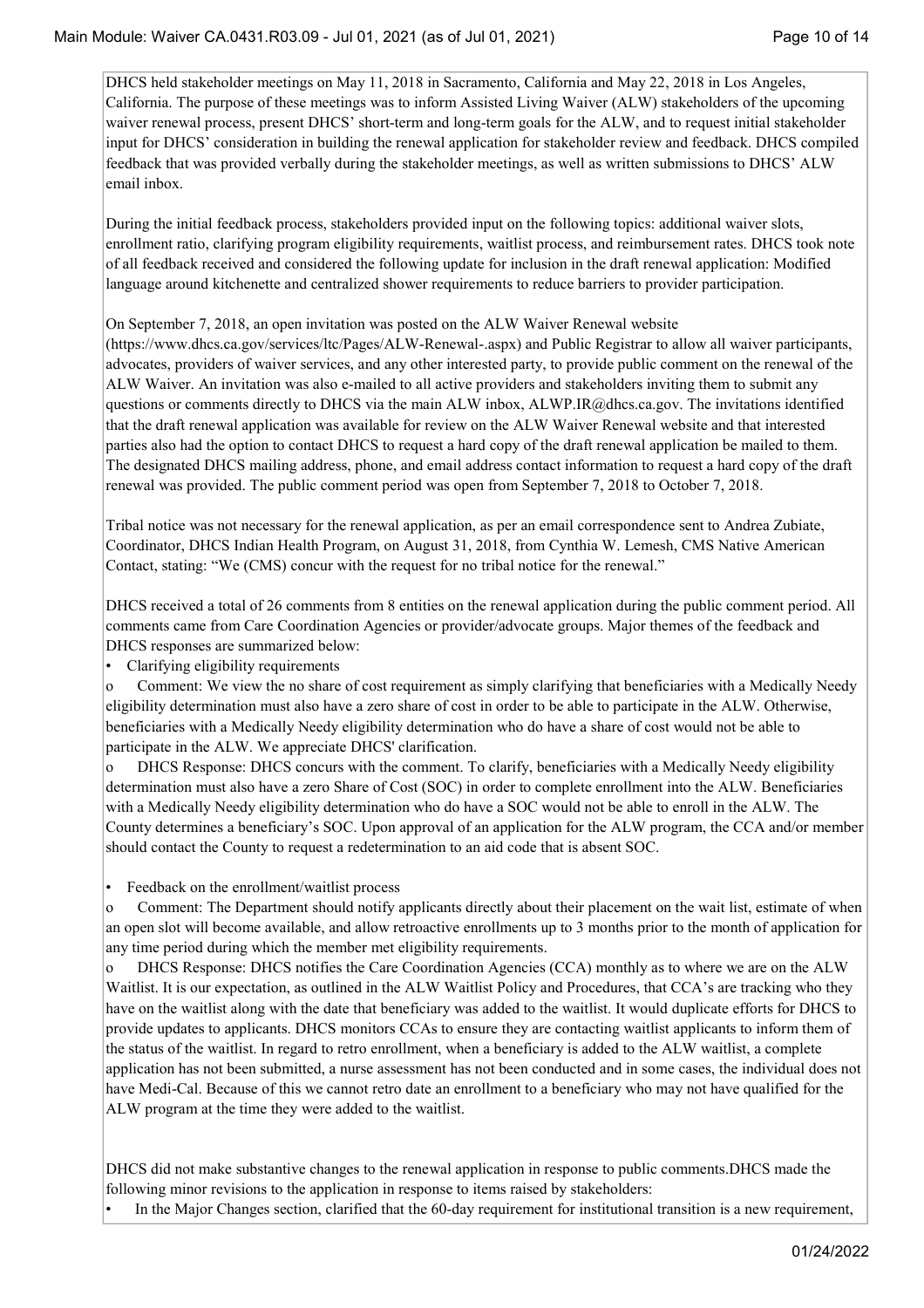not a revision.

- Included flexibility around bathroom/kitchenette requirements
- Updated the frequency of visits by the Department of Social Services to RCFE/ARF from every 5 years to annually.

• Updated reference to the California Community Transitions Program on pg. 112, specifically: "The ALW is working closely with the CCT program and it is anticipated that all additional NF transitions will be in conjunction with CCT while that program or successor program remains active."

• Updated NF Transition rate to reflect rate increases in Appendix I and Appendix J.

DHCS holds regular meetings to engage Care Coordination Agencies and provide technical assistance on program issues. DHCS strives to respond to public and provider input in a proactive manner as circumstances allow.

- **J. Notice to Tribal Governments**. The state assures that it has notified in writing all federally-recognized Tribal Governments that maintain a primary office and/or majority population within the State of the State's intent to submit a Medicaid waiver request or renewal request to CMS at least 60 days before the anticipated submission date is provided by Presidential Executive Order 13175 of November 6, 2000. Evidence of the applicable notice is available through the Medicaid Agency.
- **K. Limited English Proficient Persons**. The state assures that it provides meaningful access to waiver services by Limited English Proficient persons in accordance with: (a) Presidential Executive Order 13166 of August 11, 2000 (65 FR 50121) and (b) Department of Health and Human Services "Guidance to Federal Financial Assistance Recipients Regarding Title VI Prohibition Against National Origin Discrimination Affecting Limited English Proficient Persons" (68 FR 47311 - August 8, 2003). **Appendix B** describes how the state assures meaningful access to waiver services by Limited English Proficient persons.

## **7. Contact Person(s)**

| <b>Last Name:</b>  | Joseph                                 |
|--------------------|----------------------------------------|
| <b>First Name:</b> | Billingsley                            |
| Title:             | Chief,                                 |
| Agency:            | <b>DHCS</b>                            |
| <b>Address:</b>    | 1501 Capitol Ave.                      |
| <b>Address 2:</b>  | PO Box 997437                          |
| City:              | Sacramento                             |
| State:             | California                             |
| Zip:               | 95899                                  |
| Phone:             | $(916)$ 713-8389<br>Ext:<br><b>TTY</b> |

**A.** The Medicaid agency representative with whom CMS should communicate regarding the waiver is:

**Fax:**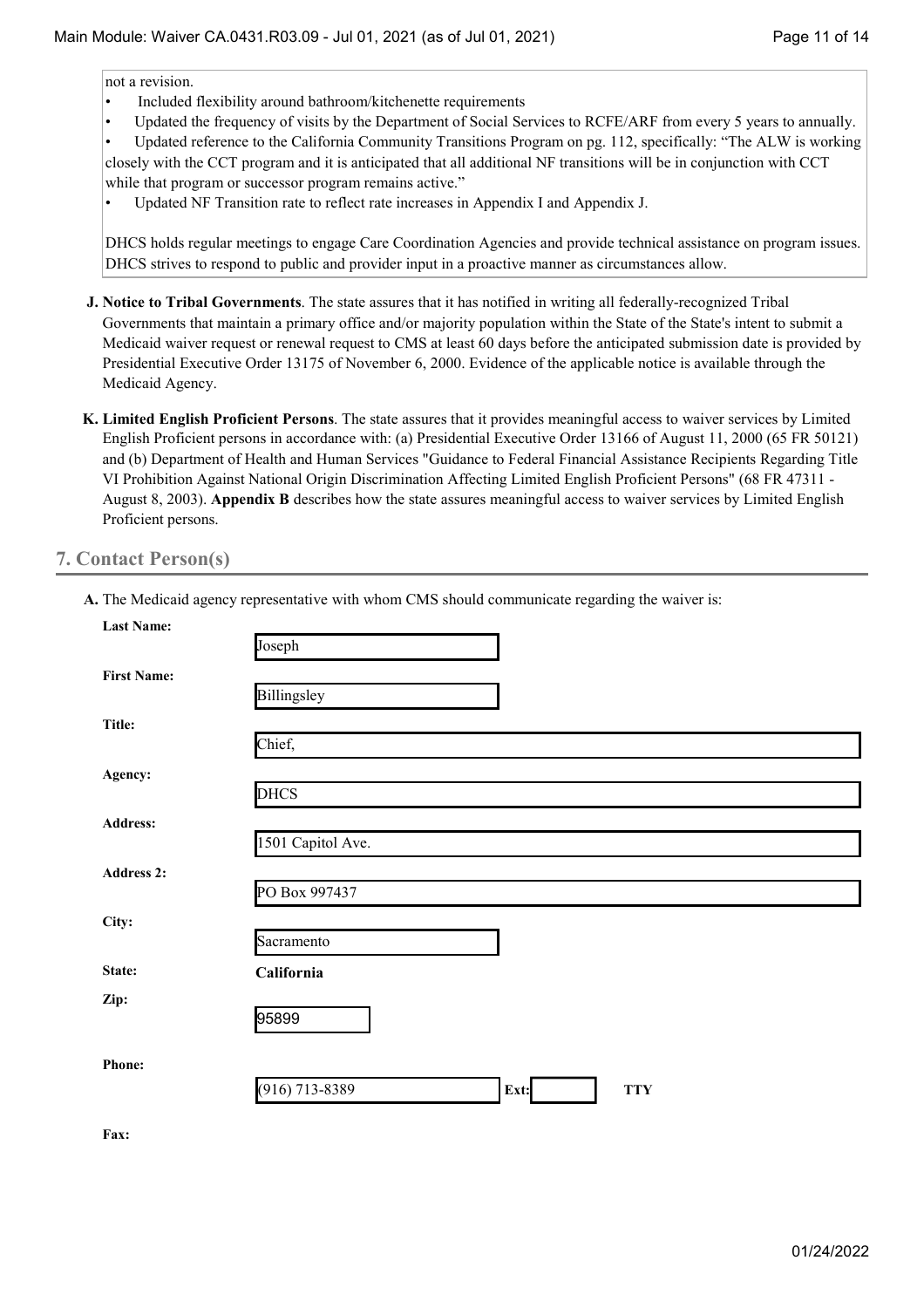(916) 440-5720

**E-mail:**

[Joseph.Billingsley@dhcs.ca.gov](mailto:Joseph.Billingsley@dhcs.ca.gov)

**B.** If applicable, the state operating agency representative with whom CMS should communicate regarding the waiver is:

| <b>Last Name:</b>    |                               |
|----------------------|-------------------------------|
| <b>First Name:</b>   |                               |
| Title:               |                               |
| Agency:              |                               |
| Address:             |                               |
| Address 2:           |                               |
| City:                |                               |
| State:               | California                    |
| Zip:                 |                               |
| Phone:               |                               |
|                      | $\mathbf{Ext:}$<br><b>TTY</b> |
| Fax:                 |                               |
| E-mail:              |                               |
| uthovizing Cignotuno |                               |

**8. Authorizing Signature**

This document, together with the attached revisions to the affected components of the waiver, constitutes the state's request to amend its approved waiver under §1915(c) of the Social Security Act. The state affirms that it will abide by all provisions of the waiver, including the provisions of this amendment when approved by CMS. The state further attests that it will continuously operate the waiver in accordance with the assurances specified in Section V and the additional requirements specified in Section VI of the approved waiver. The state certifies that additional proposed revisions to the waiver request will be submitted by the Medicaid agency in the form of additional waiver amendments.

| Signature:              | <b>JACEY COOPER</b>                 |  |
|-------------------------|-------------------------------------|--|
|                         | State Medicaid Director or Designee |  |
| <b>Submission Date:</b> | Dec 17, 2021                        |  |

**Note: The Signature and Submission Date fields will be automatically completed when the State**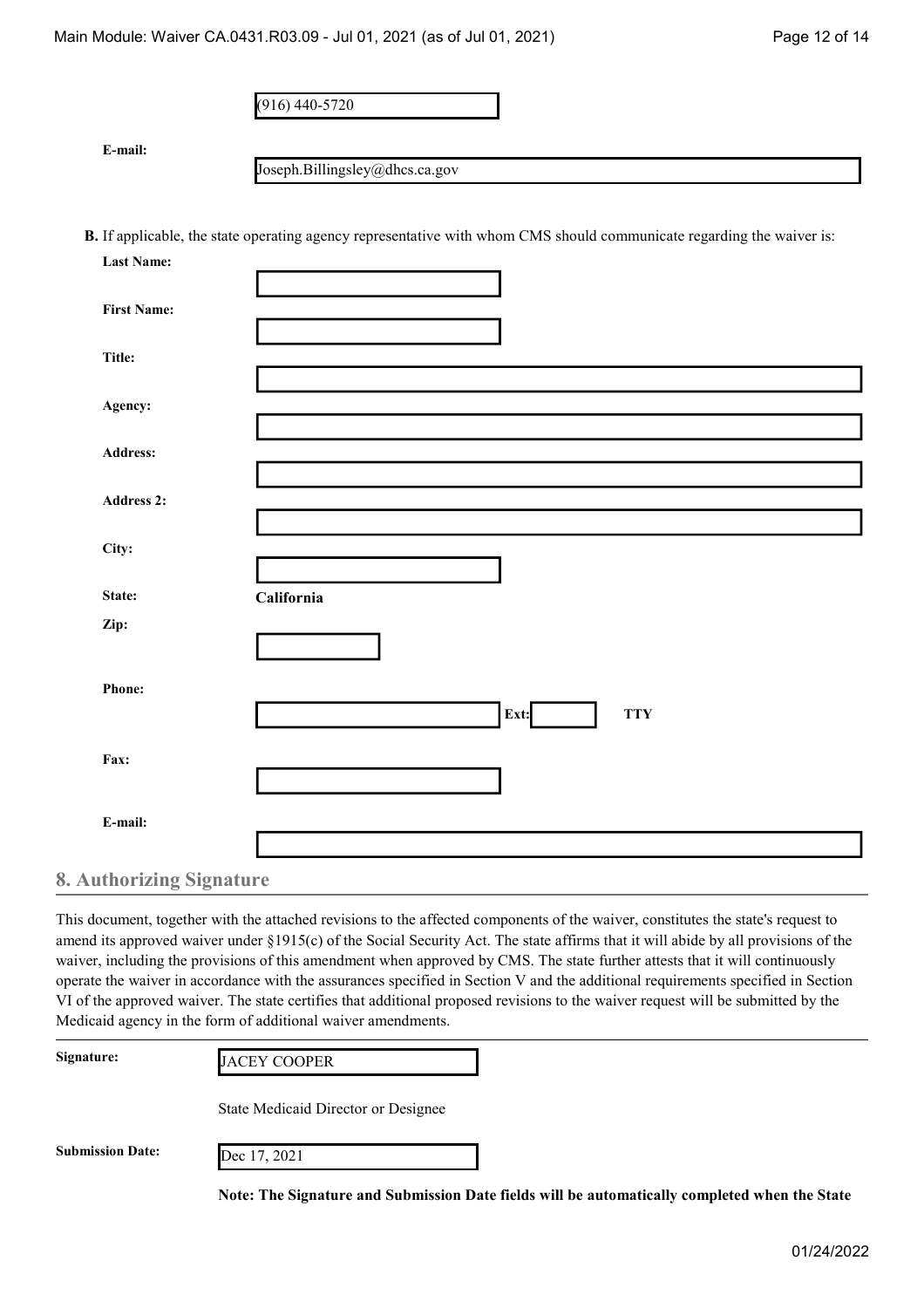|                    | Medicaid Director submits the application. |
|--------------------|--------------------------------------------|
| <b>Last Name:</b>  |                                            |
|                    | Jacey                                      |
| <b>First Name:</b> |                                            |
|                    | Cooper                                     |
| Title:             | <b>State Medicaid Director</b>             |
| Agency:            |                                            |
|                    | Department of Health Care Services         |
| Address:           | 1501 Capitol Avenue, Ste. 6000             |
| <b>Address 2:</b>  |                                            |
|                    | PO Box 977413, MS 0000                     |
| City:              | Sacramento                                 |
| State:             | California                                 |
| Zip:               | 95899-7413                                 |
|                    |                                            |
| Phone:             |                                            |
|                    | $(916)$ 449-7400<br>Ext:<br><b>TTY</b>     |
| Fax:               |                                            |
|                    | $(916)$ 440-7404                           |
| E-mail:            |                                            |
| <b>Attachments</b> | jacey.cooper@dhcs.ca.gov                   |

#### **Attachment #1: Transition Plan**

Check the box next to any of the following changes from the current approved waiver. Check all boxes that apply.

#### **Replacing an approved waiver with this waiver.**

**Combining waivers.**

**Splitting one waiver into two waivers.**

**Eliminating a service.**

**Adding or decreasing an individual cost limit pertaining to eligibility.**

**Adding or decreasing limits to a service or a set of services, as specified in Appendix C.**

**Reducing the unduplicated count of participants (Factor C).**

**Adding new, or decreasing, a limitation on the number of participants served at any point in time.**

**Making any changes that could result in some participants losing eligibility or being transferred to another waiver under 1915(c) or another Medicaid authority.**

**Making any changes that could result in reduced services to participants.**

Specify the transition plan for the waiver: